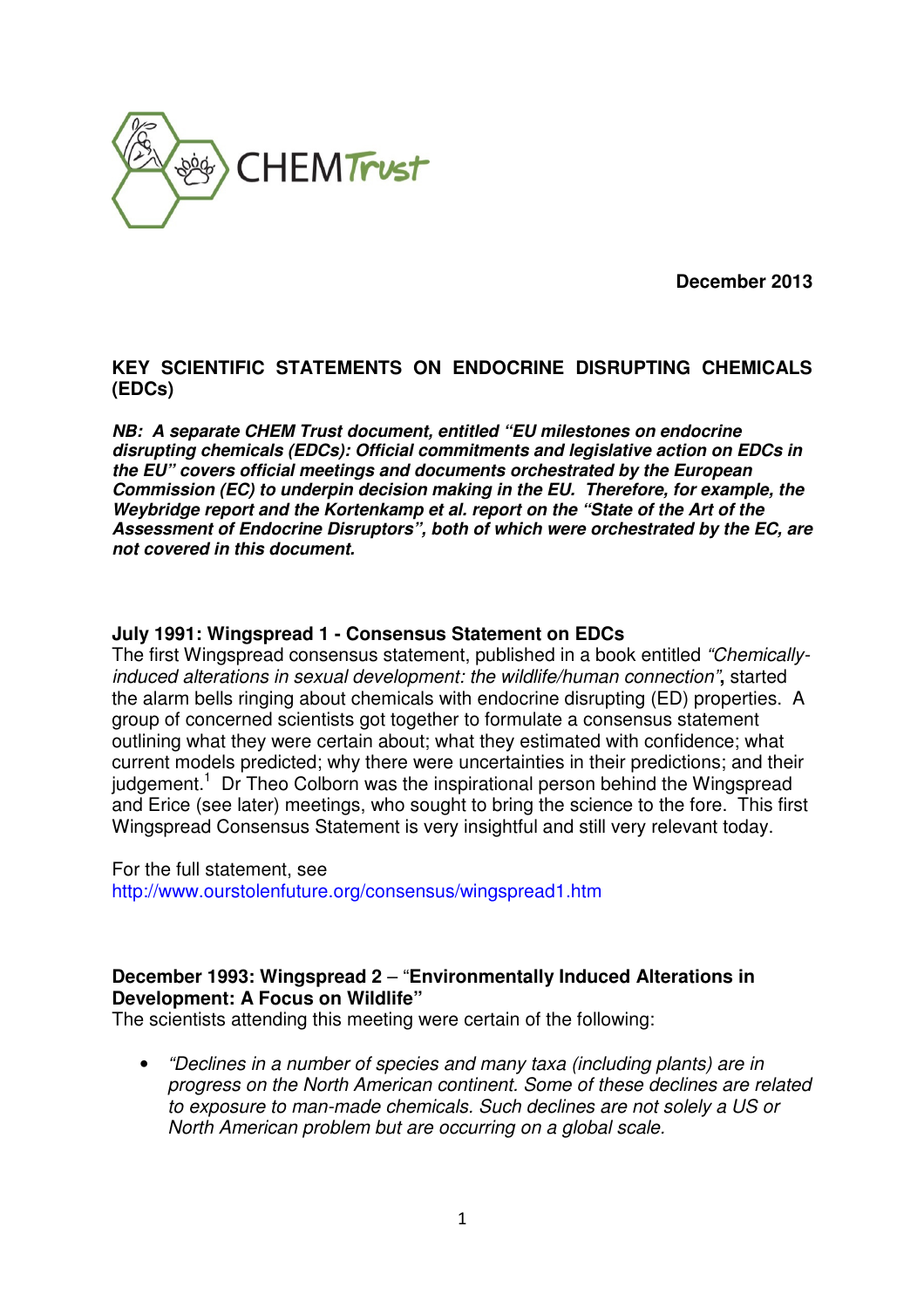- There is a special cause for concern for long-lived species which may or may not (at this time) show overt signs of reproductive impairment. Examples of species that are near extirpation at the population level are those that are annually replenished by outside stock, not by intra-regional reproduction, such as Great Lakes lake trout and shoreline bald eagles, and Lake Apopka, FL alligators and turtles.
- Populations of many long-lived species are declining, some to the verge of extinction, without society's knowledge. The presence of breeding adults and even healthy young does not necessarily reflect a healthy population. Detailed population analysis is needed to determine whether offspring have the functional capacity to survive and reproduce.
- Wildlife is exposed to compounds that disrupt development of the reproductive, immune, nervous, and endocrine systems and thereby can lead to population instability. The pollutants of greatest concern affect cellular and molecular processes that regulate developmental, endocrine, and immunological functions. Hormones are natural substances that control normal development of all embryos and foetuses. Many of the contaminants mimic and/or interfere with female and male hormones, thereby modifying development and reproduction.
- The embryo is the most sensitive life stage of animals to the hazards posed by these chemicals.
- Current contamination in wildlife has reached levels in some regions at which there are known sub-lethal effects sufficient to impair populations. Unless the continuing release of man-made toxic chemicals is prohibited immediately in certain well-studied North American major aquatic systems, populations of important top predator species may become extirpated.<sup>"2</sup>

For the full statement, see http://www.ourstolenfuture.org/Consensus/wingspread2.htm

### **February 1995: Wingspread 3 – "Chemically-induced Alterations in the Developing Immune System: The Wildlife/Human Connection"**

This statement and the scientific research papers underpinning the conclusions of this third Wingspread meeting held in February 1995, were published in 1996 in Environmental Health Perspectives.<sup>3</sup> The scientists involved in this meeting, who again included Dr Colborn, concluded amongst other things that:

- "A competent immune system is essential for health.
- Experimental lab studies demonstrate that certain synthetic chemicals affect the immune system (e.g., aromatic hydrocarbons; carbamates; heavy metals; organohalogens; organophosphates; organotins; oxidant air pollutants, such as ozone and nitrogen dioxide; and polycyclic aromatic hydrocarbons). These effects are manifested as alterations in the immune system that may lead to a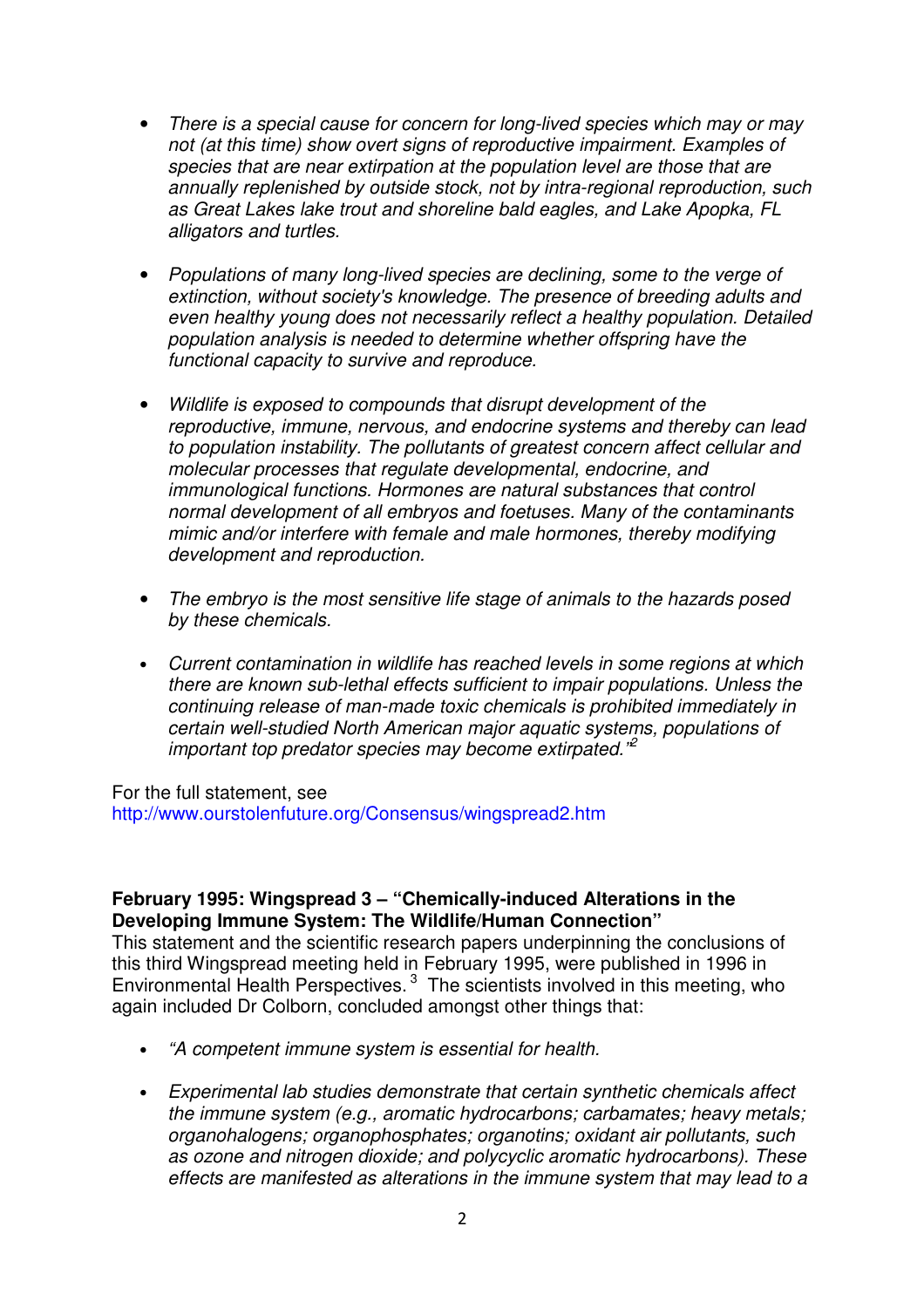decreased quality of life. These alterations include immune modulation expressed as an increase or decrease in measured immune parameters, hypersensitivity, and autoimmunity."

For the full statement, see http://www.ourstolenfuture.org/consensus/wingspreadimmune.htm

## **July 1995: Wingspread 4** – "**Chemically-Induced Alterations in Functional Development and Reproduction of Fishes"**

This was published in 1997, but was drafted at a meeting held on 21-23 July 1995 at the Wingspread conference centre in Wisconsin.<sup>4</sup> Dr Theo Colborn and her colleagues set down the state of the science on the effects of hormone disruption in fish.

For the full statement, see http://www.ourstolenfuture.org/Consensus/wingspreadfish.htm

#### **November 1995: Erice Statement**

This consensus statement on "Environmental Endocrine-Disrupting Chemicals: Neural, Endocrine and Behavioral Effects"<sup>5</sup> was produced under the auspices of the International School of Ethology at the Ettore Majorana Centre for Scientific Culture in Erice. Using the same format as the earlier Wingspread statements, this group of international scientists, gathered together by Dr Theo Colborn and colleagues, were certain, amongst other things, that:

• "Endocrine-disrupting chemicals can undermine neurological and behavioral development and subsequent potential of individuals exposed in the womb or, in fish, amphibians, reptiles, and birds, the egg. This loss of potential in humans and wildlife is expressed as behavioral and physical abnormalities. It may be expressed as reduced intellectual capacity and social adaptability, as impaired responsiveness to environmental demands, or in a variety of other functional guises. Widespread loss of this in nature can change the character of human societies or destabilize wildlife populations. Because profound economic and social consequences emerge from small shifts in functional potential at the population level, it is imperative to monitor levels of contaminants in humans, animals, and the environment that are associated with disruption of the nervous and endocrine systems and reduce their production and release."

For the full statement, see http://www.ourstolenfuture.org/Consensus/erice.htm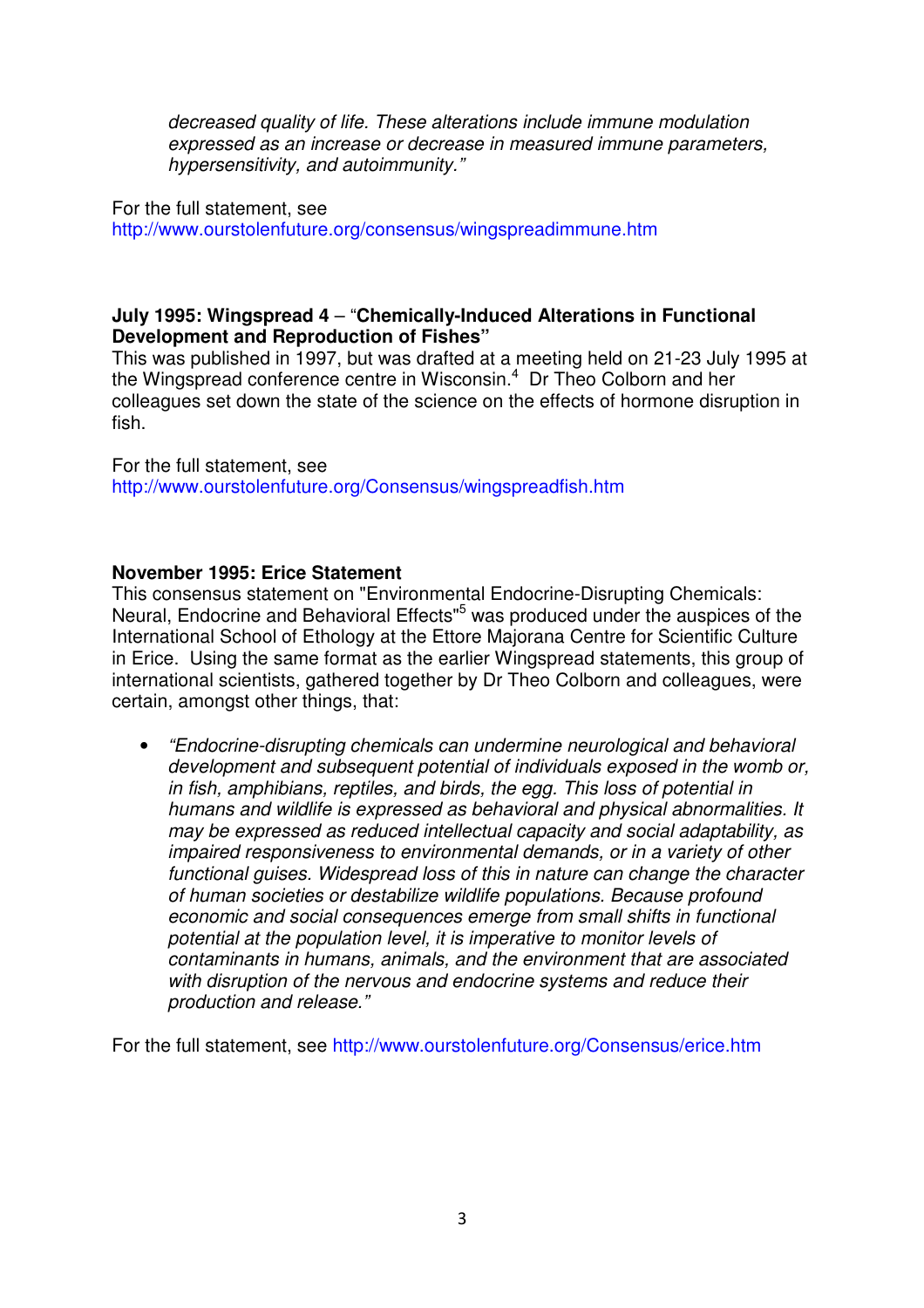## **1996: Publication of the book "Our Stolen Future" by Theo Colborn, Dianne Dumanoski and John Peterson Myers**

Although not a scientific consensus statement, nor a declaration of scientists, "Our Stolen Future" is included in this list because it was a pivotal publication which raised awareness about the problems caused by EDCs. First published by Dutton, Penguin Books (NY) in 1996 it includes many references and has been published in 14  $lanquaaes.<sup>6</sup>$ 

## **August 1999: US National Research Council report, "Hormonally Active Agents in the Environment"**

This report<sup>7</sup> was commissioned in 1995 by the US Environmental Protection Agency (EPA) and the US Department of the Interior and Congress. The committee writing the report did not reach consensus on many points. However, because of its concerns about the potential risks, the committee concluded by recommending an ambitious, large-scale research program to resolve unanswered questions.

For the full report, see http://www.nap.edu/catalog.php?record\_id=6029

## **December 1999: The Yokohama Consensus Statement**

The Yokohama International Workshop on the effects of "Endocrine Disruptors in Living Things" was held following the 2nd International Symposium on Environmental Endocrine Disruptors in 1999, hosted in Kobe, Japan, by Japan's Environment Agency. It acknowledged that since the 1991 Wingspread Conference there had been several significant advances in scientific understanding of endocrine disruption. It was noted, amongst other things, that:

- "Exposure is ubiquitous. All humans have been exposed to varying amounts.
- Laboratory experiments show that exposures have impacts at levels far lower than had been considered possible in traditional toxicology
- Many more hormone systems, perhaps all chemically-mediated message systems, are now known to be vulnerable to endocrine disruptors."

For the full report, see http://www.ourstolenfuture.org/consensus/yokohama.htm

## **June 2000: The UK Royal Society report, "Endocrine Disrupting Chemicals (EDCs)"**

The UK Royal Society is a fellowship of many of the world's most distinguished scientists drawn from all areas of science, engineering, and medicine. The Royal Society's report<sup>8</sup> acknowledged that some of the concerns about human impacts "already have some foundation" and stated that despite the uncertainty, it would be prudent to minimize exposure of humans, especially pregnant women, to EDCs. The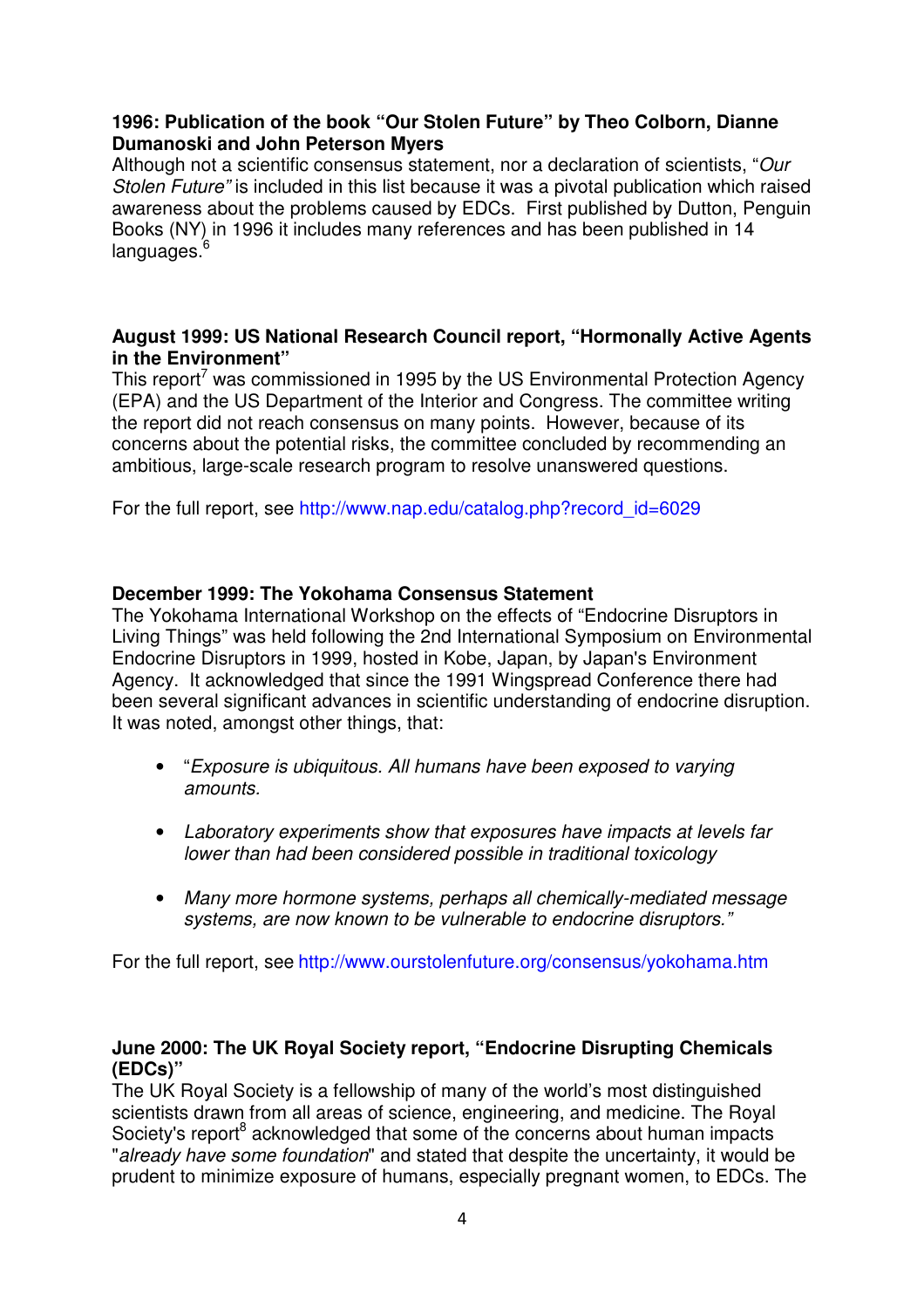report further stated "Regulations cannot be 'put on hold' until all the evidence has been collected."

It also noted the need for improved test methods, and stated that, "New tests which will detect the endocrine-disrupting activities of chemicals are necessary," particularly to deal with "abnormalities of sexual differentiation/reproductive development where cause and consequence may be separated by a considerable period of time."

Furthermore, this report highlighted the issue of multiple exposures. "In reality, humans are exposed not to a single endocrine disrupter but to a 'cocktail' of such chemicals, and the possibility that such chemicals have additive or reinforcing effects (e.g., combination of an oestrogenic with an anti-androgenic compound) has to be considered seriously."

#### For the full report, see http://royalsociety.org/uploadedFiles/Royal\_Society\_Content/policy/publications/200 0/10070.pdf

## **August 2001: The US National Toxicology Program's (NTP's) "Report of the Endocrine Disruptors Low-Dose Peer Review"**

At the invitation of the US EPA, the NTP and the National Institute of Environmental Health Sciences (NIEHS) organized and conducted a scientific peer-review of data currently available on low dose effects of endocrine disrupting contaminants.**<sup>9</sup>** The primary purpose of the review was to determine whether doses of chemicals in the dose range below doses typically tested for effects could produce effects. If low dose effects were agreed to be commonplace, this would throw regulatory toxicity testing into chaos, because most of the science that has guided regulatory standards has assumed they don't happen.

For this peer review, "low dose effects" referred to biological changes that occur in the range of human exposures or at doses that are lower than those typically used in the US EPA's standard testing paradigm for evaluating reproductive and developmental toxicity.

Studies on several compounds were examined, including bisphenol A (BPA), diethylstilbestrol, ethinyl estradiol, nonylphenol, octylphenol, genistein, methoxychlor, 17β–estradiol, and vinclozolin. For BPA the conclusions were as follows:-

• "there is credible evidence that low doses of BPA can cause effects on specific endpoints. However, due to the inability of other credible studies in several different laboratories to observe low dose effects of BPA, and the consistency of these negative studies, the Sub-panel is not persuaded that a low dose effect of BPA has been conclusively established as a general or reproducible finding."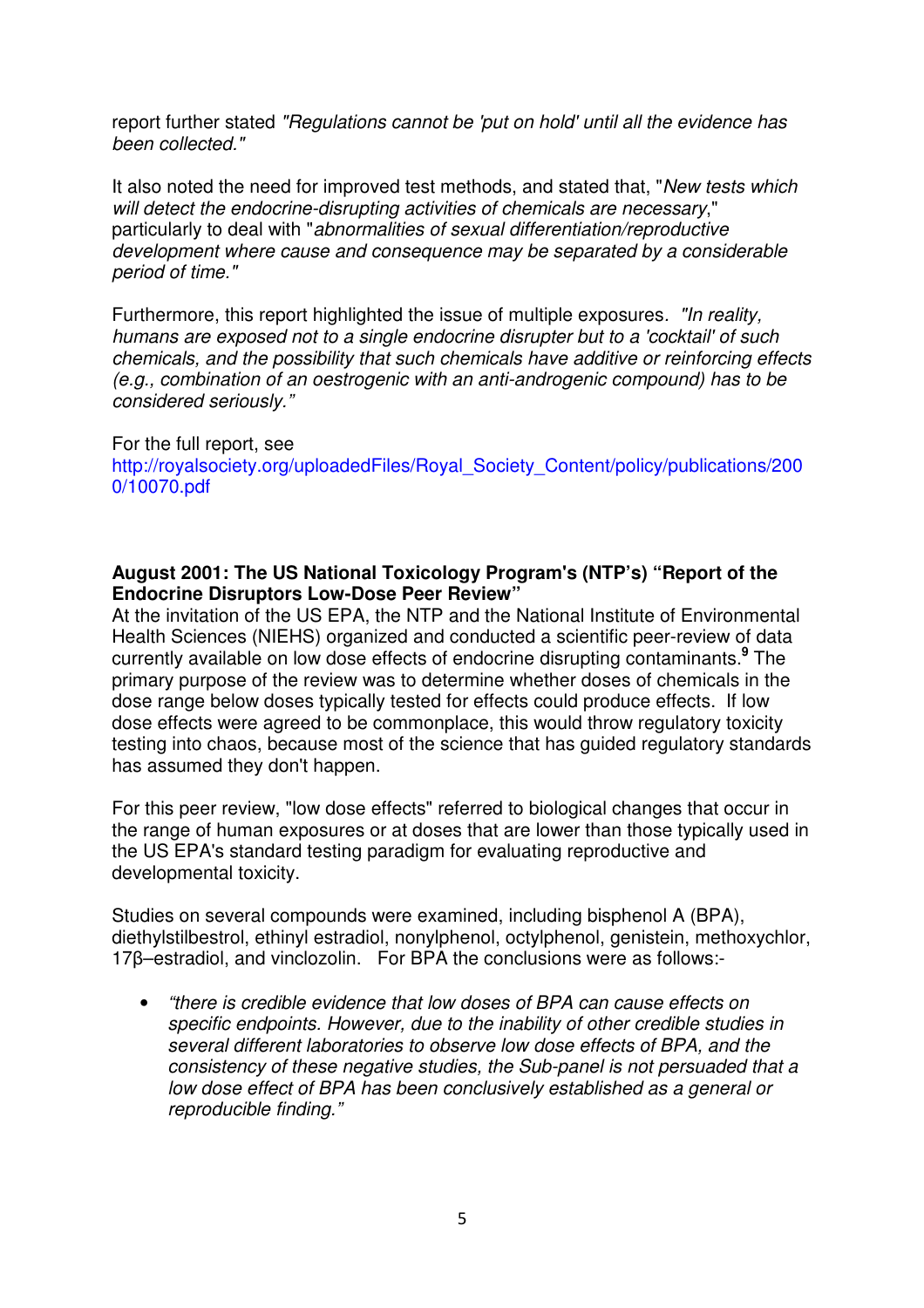• "Data are insufficient to establish the shape of the dose-response curve for bisphenol A in the low dose region, and the mechanism and biological relevance of reported low dose effects are unclear."

For the full report, see http://ntp.niehs.nih.gov/ntp/htdocs/liason/LowDosePeerFinalRpt.pdf

## **2002: World Health Organisation (WHO) & UNEP report "Global Assessment of the State-of-the-Science of Endocrine Disruptors"**

This assessment published by the WHO, was prepared by a large group of experts on behalf of the WHO, the International Labour Organisation, and the United Nations Environment Programme (UNEP).<sup>10</sup>

It contains a plethora of information on reported effects in humans and wildlife, and mechanisms of action of endocrine disruptors.

For the full report, see

http://www.who.int/ipcs/publications/new\_issues/endocrine\_disruptors/en/

## **May 2005: The Prague Declaration on Endocrine Disruptors**

This Declaration was initiated in Prague on 10-12 May 2005, when international experts gathered for a workshop on endocrine disrupters. It has now been signed by hundreds of scientists worldwide. It sets out many points, and starts as follows:

- "There is serious concern about the high prevalence of reproductive disorders in European boys and young men and about the rise in cancers of reproductive organs, such as breast and testis. Lifestyle, diet and environmental contamination play a role in the observed regional differences of these disorders and their changes with time.
- Hormone action is important in the origin or progression of the aforementioned disorders. Therefore it is plausible that exposure to endocrine disrupters may be involved, but there are inherent difficulties in establishing such causal links in humans.
- There is a serious gap of knowledge regarding the effects of endocrine disruptive compounds on other serious human diseases such as obesity, neuronal disorders, stress etc.
- Causality is well established for detrimental effects in wildlife as a direct consequence of exposure to endocrine disrupters. In some instances the severity of effects is likely to lead to population level impacts. Wildlife provides early warnings of effects produced by endocrine disrupters which may as yet be unobserved in humans."

The Declaration was published in Environmental Health Perspectives.<sup>11</sup>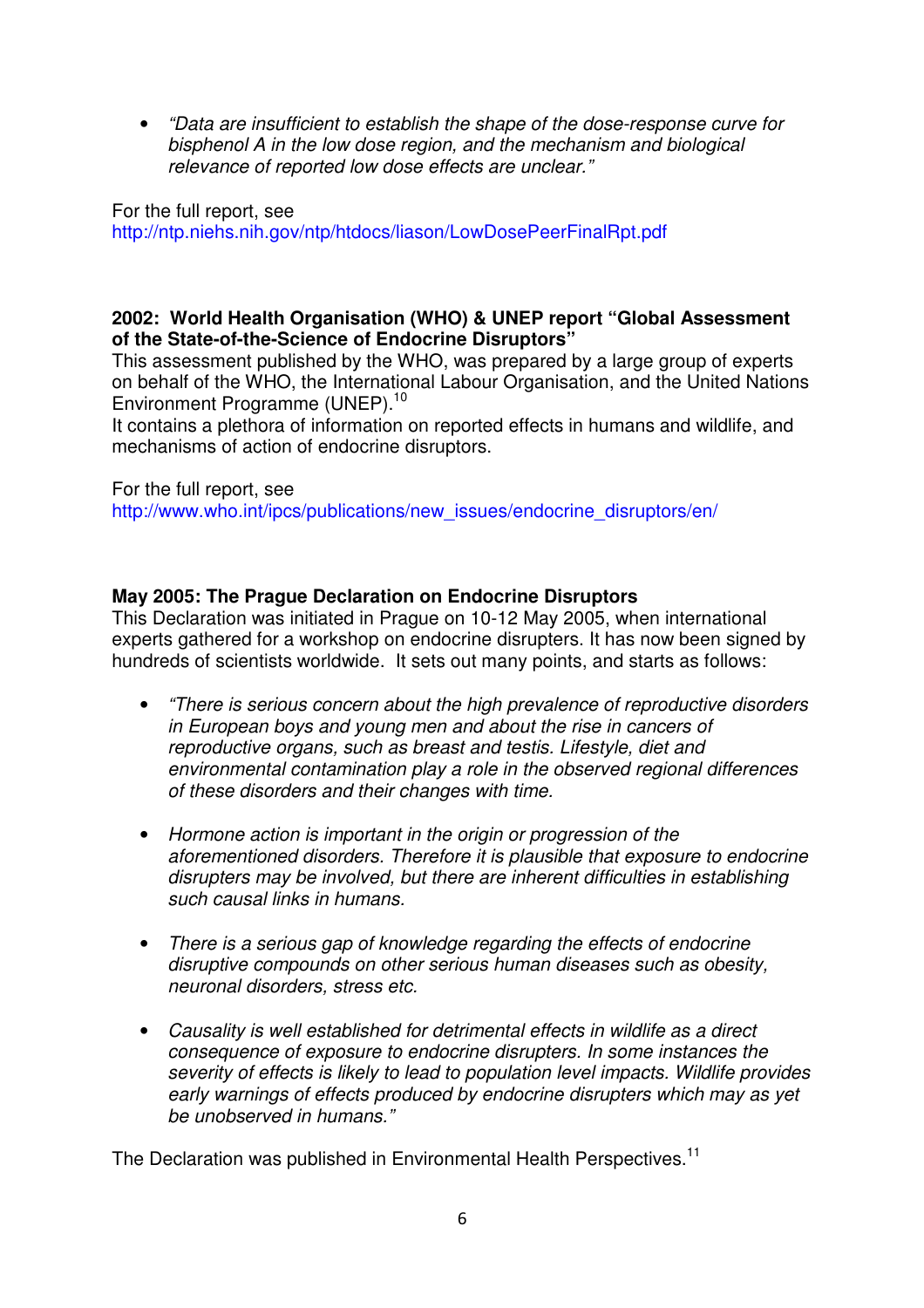For the full Declaration, also see http://www.ourstolenfuture.org/Consensus/2005-0620praguedeclaration.htm

#### **November 2006: Helsinki Consensus Statement "Is endocrine disruption within REACH?"**

This statement by EU scientists working on endocrine disrupters expressed concern at the phrasing of the proposed regulation of EDCs in the REACH legislation. They noted that it would be "prudent to reduce exposures to certain substances with endocrine disrupting properties, in order to protect future generations". Furthermore, "given endocrine disrupting substances can act in an additive manner, precautionary action needs to be taken, even though, in isolation, such a substance may be judged unlikely to cause serious effects at current exposure levels. Therefore, we consider that where scientific evidence shows a substance to have endocrine disrupting properties, there should not be a need to show that serious effects are probable, before this substance is subject to the REACH authorisation procedure."

#### For the full Statement, see

http://www.env-health.org/resources/references/article/helsinki-statement-isendocrine-607

#### **November 2006: Chapel Hill Consensus Statement on BPA**

The "Chapel Hill Bisphenol A Expert Panel Consensus Statement: Integration of Mechanisms, Effects in Animals and Potential to Impact Human Health at Current Levels of Exposure" published in 2007, was written by almost forty eminent scientists. This statement was the outcome of a meeting held in Chapel Hill, North Carolina in November 2006. It concluded that;

"the wide range of adverse effects of low doses of BPA in laboratory animals exposed both during development and in adulthood is a great cause for concern with regard to the potential for similar adverse effects in humans. Recent trends in human diseases relate to adverse effects observed in experimental animals exposed to low doses of BPA. Specific examples include: the increase in prostate and breast cancer, uro-genital abnormalities in male babies, a decline in semen quality in men, early onset of puberty in girls, metabolic disorders including insulin resistant (type 2) diabetes and obesity, and neurobehavioral problems such as attention deficit hyperactivity disorder (ADHD)."<sup>12</sup>

For the full Statement, see www.ncbi.nlm.nih.gov/pubmed/17768031 or http://www.environmentalhealthnews.org/newscience/2007/2007- 0801bpaconsensus.pdf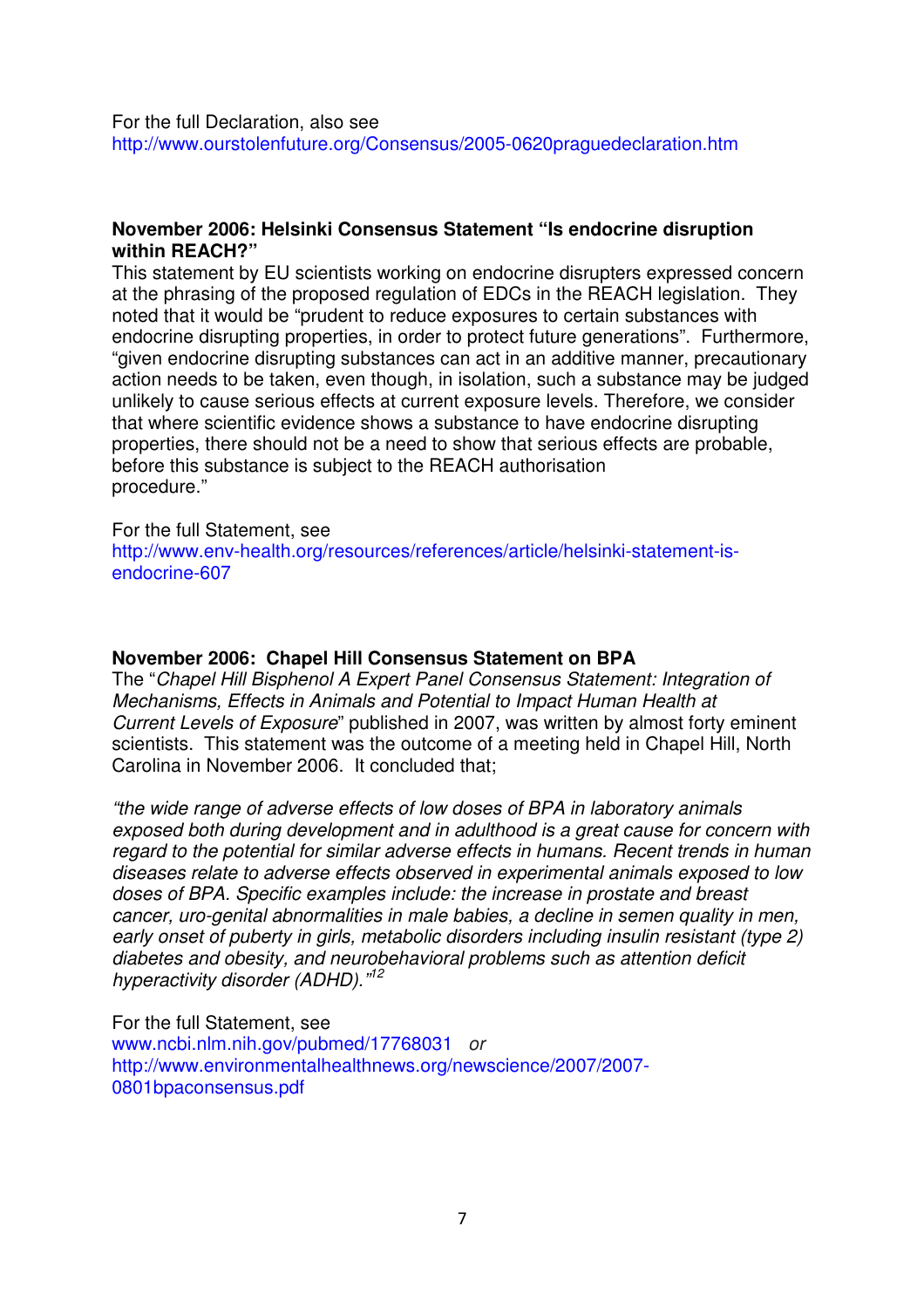## **May 2007: Prenatal Programming and Toxicity (PPTox1). "The Faroes Statement: Human Health Effects of Developmental Exposure to Chemicals in Our Environment"**

The Faroes Statement<sup>13</sup> highlighted that the periods of embryonic, foetal and infant development are remarkably susceptible to environmental hazards. It noted that the timing of exposure to potentially harmful chemicals was critical and highlighted the possibility of effects being seen in the children of those exposed in the womb. For example, it stated that "chemical exposures during prenatal and early postnatal life can bring about important effects on gene expression, which may predispose to disease during adolescence and adult life. Some environmental chemicals can alter gene expression by DNA methylation and chromatin re-modeling. These epigenetic changes can cause lasting functional changes in specific organs and tissues and increased susceptibility to disease that may even affect successive generations." It highlighted that rodent experiments have shown that developmental exposure to endocrine disruptors "may increase the incidence of reproductive abnormalities, metabolic disorders such as diabetes, and cancer presumably through epigenetic mechanisms that do not involve changes to DNA sequences but which may, nevertheless be heritable."

The Faroes Statement also highlighted that "the brain is particularly sensitive to toxic exposures during development, which involves a complex series of steps that must be completed in the right sequence and at the right time. Slight decrements in brain function may have serious implications for social functioning and economic activities, even in the absence of mental retardation or obvious disease."

Furthermore, "the immune system also undergoes important development both before and after birth. New evidence suggests that a number of persistent and nonpersistent environmental pollutants may alter the development of the immune system." … "While the research on developmental toxic effects has, to date, emphasised maternal exposures and the infant environment, the possibility exists that paternal exposures may also affect the child's development."

For the full Statement, see

http://onlinelibrary.wiley.com/doi/10.1111/j.1742-7843.2007.00114.x/pdf

## **June 2009: Endocrine Society Scientific Statement "Endocrine Disrupting Chemicals"**

The Endocrine Society is the world's oldest, largest, and most active organization devoted to research on hormones and the clinical practice of endocrinology. It works to foster a greater understanding of endocrinology. Their informed review included over 400 references. One of the key points they noted, was that the "effects of endocrine disrupting chemicals may be transmitted to further generations through germ-line epigenetic modifications or from continued exposure of offspring to the environmental insult."<sup>14</sup>

For the full Statement, see

https://www.endocrine.org/~/media/endosociety/Files/Publications/Scientific%20Stat ements/EDC\_Scientific\_Statement.pdf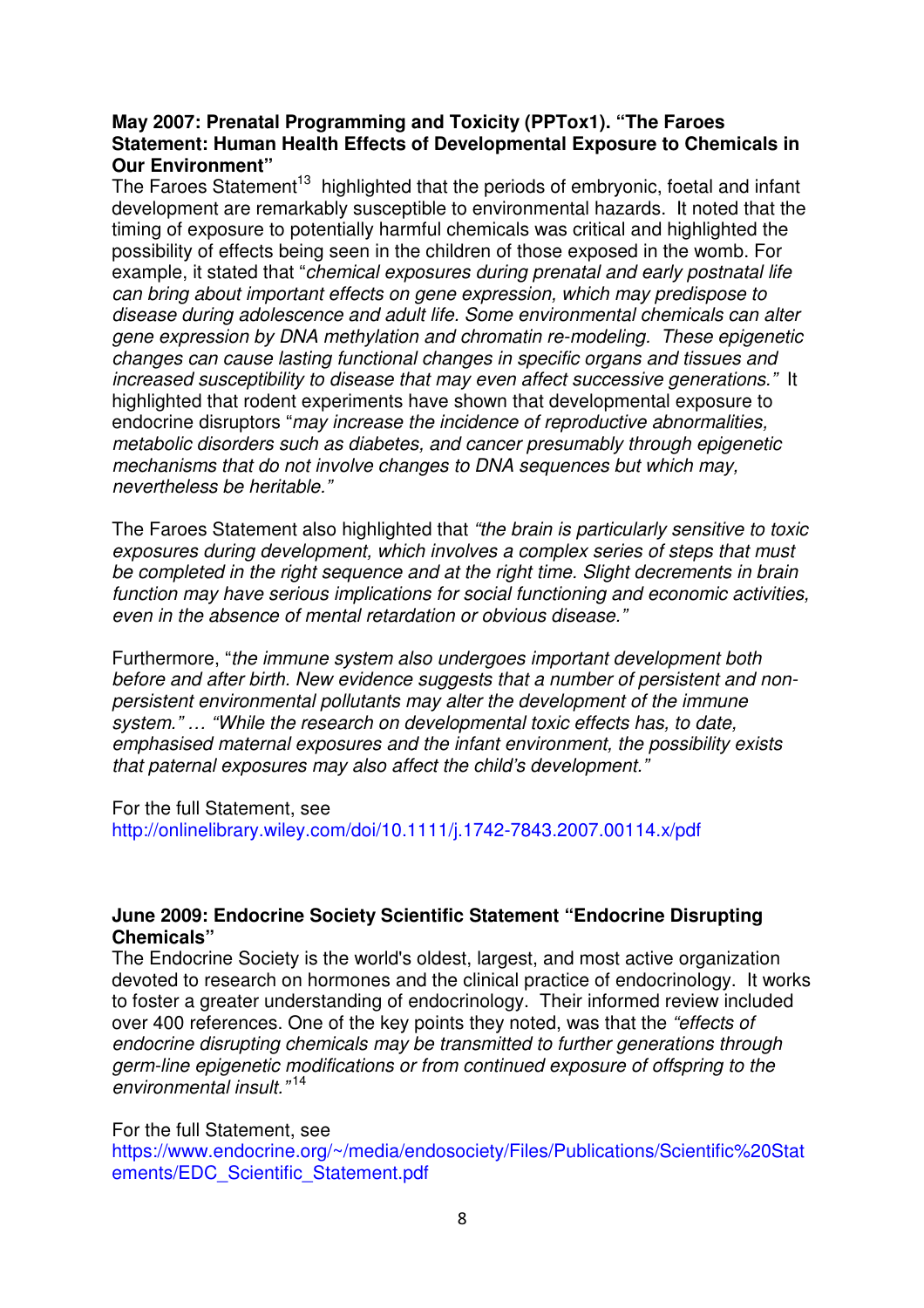#### **November 2009: American Medical Association endorsed the regulation of endocrine disrupting chemicals**

They noted that regulatory oversight of endocrine disrupting chemicals in the USA should be centralized and moreover, that policy should be based on comprehensive data covering both low-level and high-level exposures (p27).

For the full Resolution, see http://www.ama-assn.org/resources/doc/hod/i-09-resolutions.pdf

## **November 2009: The American Public Health Association policy statement – "Opposition to the Use of Hormone Growth Promoters in Beef and Dairy Cattle Production"**

This noted that since 1988, the use of steroid hormones in cattle production has been illegal in Europe. In contrast, the US government held the position that hormone residues in beef from adult cattle posed no threat to human health. The American Public Health Association challenged this assumption of safety, noting that it did not take account that hormones and hormonally active chemicals may exert their toxicity via epigenetic changes.

#### For the Policy Statement, see

http://www.apha.org/advocacy/policy/policysearch/default.htm?id=1379

## **December 2009: The second International Conference on Foetal Programming and Developmental Toxicity (PPToxII).**

This conference in Miami, Florida further explored the "Developmental origins of noncommunicable disease: Implications for research and public health."

For the full report and list of signatories.<sup>15</sup> see http://www.ehjournal.net/content/11/1/42/comments

## **April 2010: The President's Cancer Panel Annual Report 2008-2009: "Reducing Environmental Cancer Risk"**

This US report from the prestigious President's Cancer Panel highlights the role that chemicals in our environment may be playing in the increasing incidence of some cancers. Although not solely focussed on endocrine disrupting chemicals, it does address much of the evidence that these chemicals may be impacting on hormone related cancer rates.

For the full report, see http://deainfo.nci.nih.gov/advisory/pcp/annualReports/pcp08-09rpt/PCP\_Report\_08-09\_508.pdf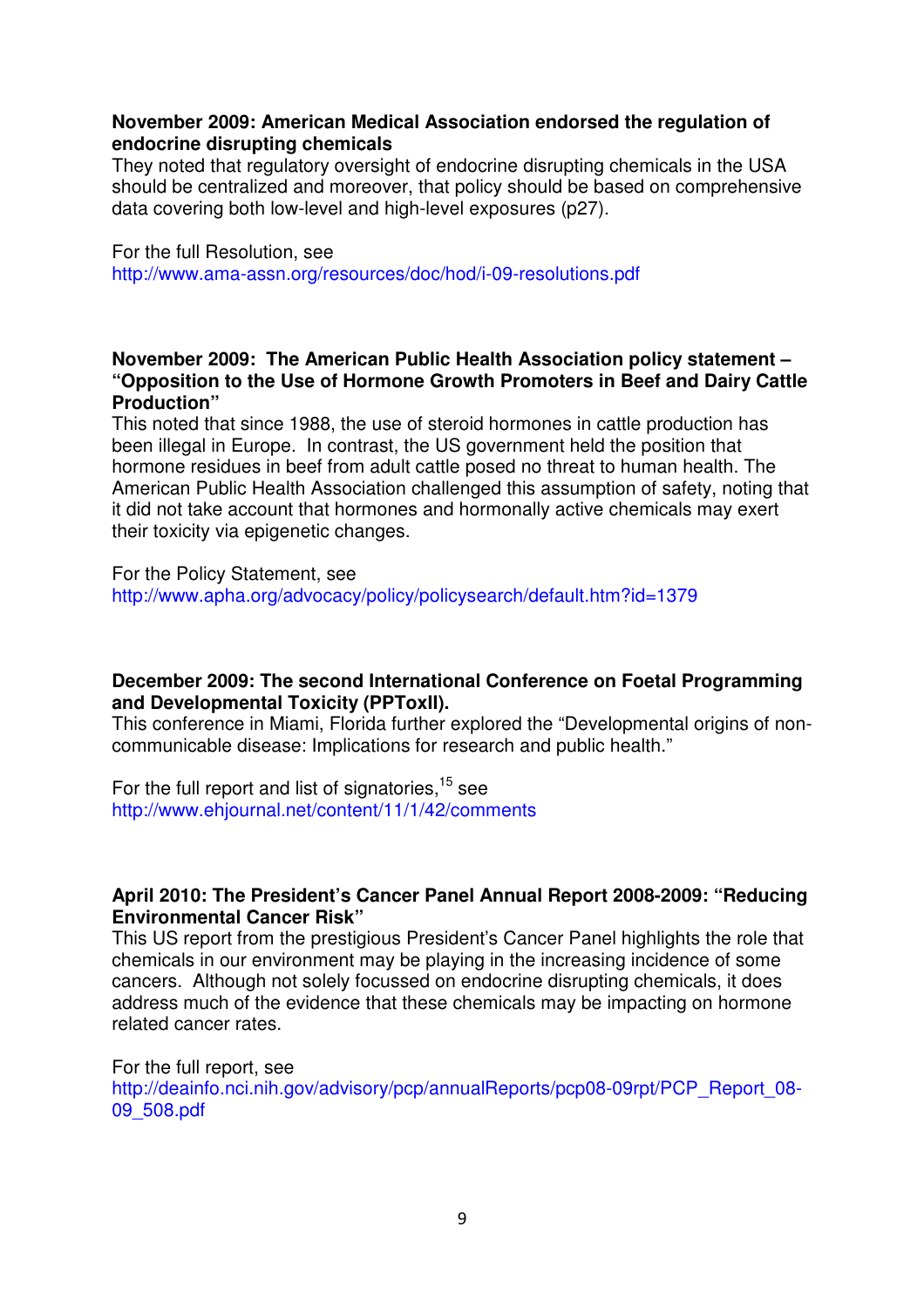## **November 2010: The American Public Health Association policy statement: "A Precautionary Approach to Reducing American Exposure to Endocrine Disrupting Chemicals"**

This urged support for the Endocrine Society and the American Medical Association in proclaiming that more needs to be done to protect the public from potential health risks of exposure to EDCs.

#### For the full Policy Statement see

http://www.apha.org/advocacy/policy/policysearch/default.htm?id=1397

#### **June 2011: The American Medical Association policy on "BPA in baby bottles and infant cups"**

The AMA recognized BPA as an endocrine-disrupting agent and urged that BPAcontaining products with the potential for human exposure be clearly identified. The new policy also supported on-going industry actions to stop producing BPAcontaining baby bottles and infant feeding cups and supported a ban on the sale of such products.

For the full Policy Statement, see http://www.ama-assn.org/ama/pub/news/news/2011-new-policies-adopted.page

#### **October 2011: A European Society for Paediatric Endocrinology and Paediatric Endocrine Society Call to Action Statement**

This noted that studies in the US and EU show that human fluids and tissues contain small concentrations of a high number of EDCs. The boards of European Society for Paediatric Endocrinology and the Pediatric Endocrine Society urged their members to be alert to the possible significance of EDCs when assessing both clinical problems and research data about endocrine problems where disease etiologies are lacking.

For the full Statement, see http://jcem.endojournals.org/content/96/10/3056.full

### **September 2012: Berlin Low Dose meeting**

This International Workshop on "Low Dose Effects and Non-Monotonic Dose Responses for Endocrine Active Chemicals: Science to Practice" set out the debate for low dose effects and non-monotonic dose responses in relation to endocrine active chemicals, with the goal of establishing whether there was a need to reexamine the ways in which chemicals are tested for endocrine disrupting properties and how risk to human health may be managed $^{16}$  .

The workshop was sponsored by NIEHS/ NIH and the Pew Trust in the US, the European Commission Joint Research Centre (JRC), the French Agency for Food, Occupational and Environmental Health (ANSES), the German Federal Environment Agency (UBA) , the Danish Ministry of the Environment and National Food Institute from Denmark and Charité Medical University, Berlin.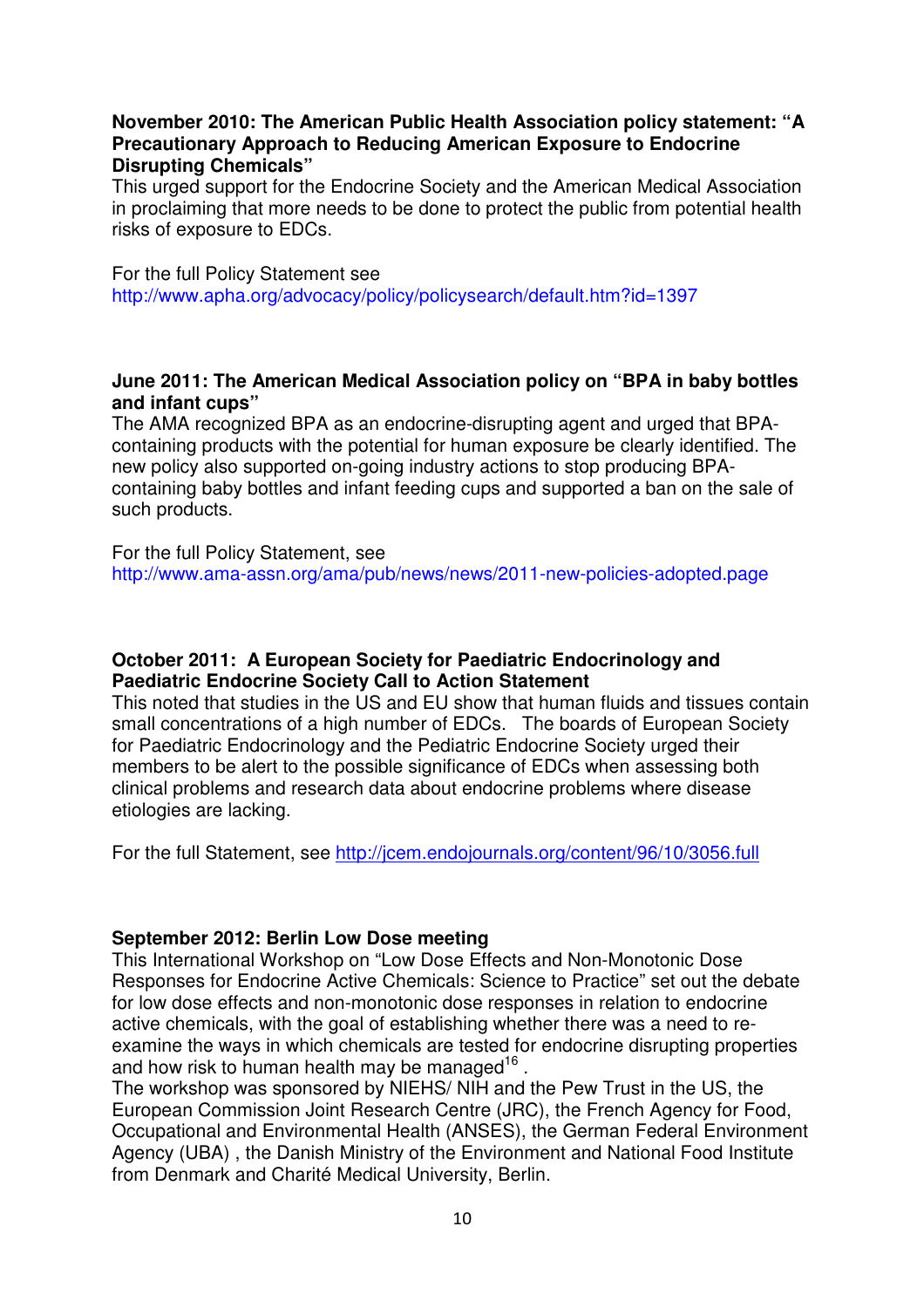For the workshop summary, see http://www.sciencedirect.com/science/article/pii/S0045653513008850

**May 2012: The European Environment Agency (EEA) Report - Weybridge + 15** 

This report from the EEA entitled "The impacts of endocrine disrupters on wildlife, people and their environments. The Weybridge+15 report (1996–2011)" is not a consensus statement as such, but it was written by numerous scientists active in the field. It presents a review of the state of the science, and identifies knowledge gaps and research priorities. The link to the original Weybridge report is not included in this document, as it is covered in the CHEM Trust document "EU milestones on endocrine disrupting chemicals (EDCs): Official commitments and legislative action on EDCs in the EU" because the 1996 Weybridge meeting was an initiative of the European Commission.

For the full report, see http://www.eea.europa.eu/publications/the-impacts-of-endocrine-disrupters

#### **May 2012: PPTOX3 – "Environmental Stressors in the Developmental Origins of Disease: Evidence and Mechanisms"**

The report and consensus statement from this Paris conference was published in Toxicological Sciences<sup>17</sup> (Schug et al., 2012).

For the full report, see

http://toxsci.oxfordjournals.org/content/early/2012/09/05/toxsci.kfs267.abstract

### **October 2012: WHO report "Endocrine disrupters and child health. Possible developmental early effects of endocrine disrupters on child health"**

This document, written by several experts in the field, provides a summary of the current knowledge of the effects of endocrine disrupters on child health.<sup>18</sup> "The main focus is on congenital disorders, cryptorchidism and hypospadias, which have an endocrine connection, on thyroid hormone-related problems, and on puberty. There is ample evidence of endocrine disruption in wildlife, and the mechanisms of action of endocrine disrupters have been elucidated in experimental animals, but there is limited knowledge of the association of human disorders with exposure to endocrine disrupters. Accumulating data suggest that many adult diseases have fetal origins, but the causes have remained unexplained. Improving fetal and child health will influence the whole life of an individual and improve the wellbeing of our society."

For the full report, see http://apps.who.int/iris/bitstream/10665/75342/1/9789241503761\_eng.pdf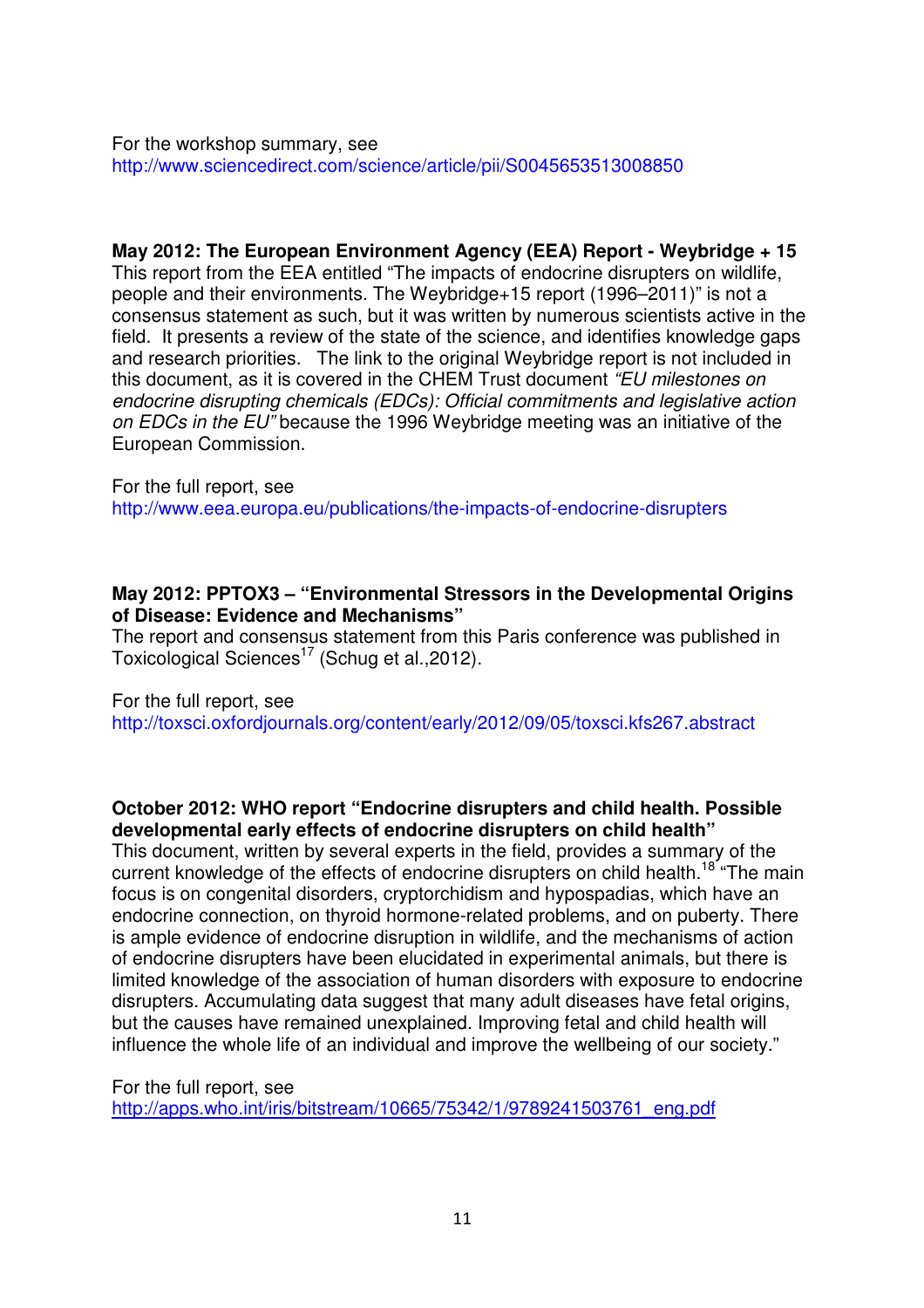## **February 2013: WHO & UNEP report "State of the Science of Endocrine Disrupting Chemicals-2012"**

This authoritative update of the state of the science was written by experts in the field and published by the WHO in Geneva. A full report is available, which includes an update of the state of the science, and in addition, there is a useful summary for policy makers. Both highlight the need for better test methods to identify EDCs and for such tests to be implemented in regulations.

For the full report, see http://www.who.int/ceh/publications/endocrine/en/

# **May 2013: The Berlaymont Declaration**

This initiative started with the international scientists who attended the June 2012 European Commission convened conference on endocrine disruptors. The scientists welcomed the Commission's activities on EDCs and noted that as the first major economic area to target endocrine disrupters, the EU has the opportunity to put in place standards that will be exemplary for health and environmental protection policies in other regions of the world. The Declaration summarised the evidence and their concerns and called for the European Commission to implement regulatory measures that are in line with the best available science. The first 10 points are shown below.

- 1. "We are concerned that the prevalence of endocrine-related diseases is higher than it has ever been. The disease burden continues to increase in the EU and globally.
- 2. Evidence is strengthening that environmental factors, including chemical exposures, play a role in these phenomena.
- 3. European wildlife is also affected and some effects are widespread.
- 4. Animal experiments and some human health studies have shown that exposure to endocrine disrupters during developmental periods can cause irreversible harm that becomes apparent long after these exposures took place. Etc
- 5. Internationally agreed test methods currently capture only some of these effects and are inadequate for revealing the full range of the effects of EDCs.
- 6. Existing EU chemicals regulations are entirely inadequate for identifying EDCs, and internationally validated test methods that have been available for years have not been implemented.
- 7. Some proposals for regulating EDCs from EU Member States are not sufficiently protective, do not follow the best available science, and place commercial interests above the protection of human and wildlife health.
- 8. Certain EDCs have toxicological properties that preclude the definition of thresholds below which exposures can be deemed safe.
- 9. There is the plausibility that EDCs cause serious, irreversible harm, but more data are needed for better risk assessment. This tension can only be resolved by developing a targeted research strategy for endocrine disrupters as part of Horizon 2020 which should aim at better exposure assessment, assay development and human health studies.
- 10. We call on the European Commission to implement a regulatory regime for EDCs that is based on sound scientific principles. Although uncertainties in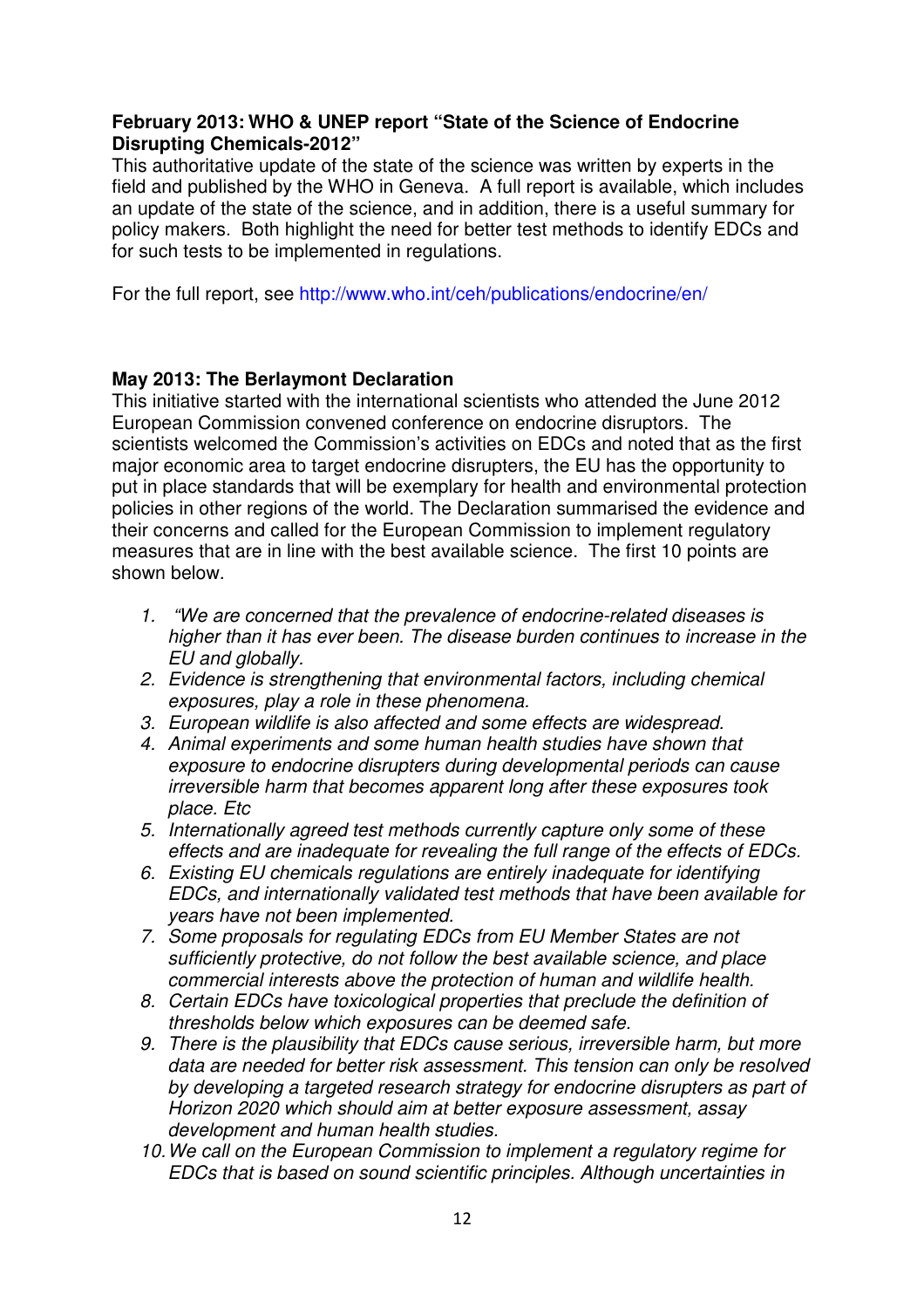risk assessment remain, European Commission-funded research has greatly contributed to substantiating the plausibility of serious, irreversible harm from endocrine disrupters. Scientific uncertainty should not delay regulatory action and commercial interests must not take precedent over concerns about risks associated with endocrine disrupters."

#### For the full Declaration, see

http://www.brunel.ac.uk/ data/assets/pdf file/0005/300200/The Berlaymont Declar ation on Endocrine Disrupters.pdf

#### **June 2013: Collegium Ramazzini Statement, "Endocrine Disrupting Chemicals in the European Union"**

This statement called for stringent hazard based criteria, and the authorisation of an EDC only if it is shown that socio-economic benefits outweigh the risk to human health or the environment arising from the use of the substance and if there are no suitable alternative substances or technologies. They noted that EDCs are causing health effects in the European population and recommended improved test protocols and testing requirements to identify EDCs. Furthermore, they noted that academic studies which are not GLP must be taken into account in any risk assessments.

For the full Statement, see

http://www.collegiumramazzini.org/download/EDCs\_Recommendations%282013%2 9.pdf

## **June 2013: The Royal College of Obstetricians & Gynaecologists (RCOG) (Scientific Impact Paper 37) "Chemical Exposures During Pregnancy: Dealing With Potential, But Unproven, Risks to Child Health"**

The RCOG has about 12,500 fellows and members worldwide of whom nearly half are based outside Britain. Their report, written by experts in the field, highlighted that although there was a lack of proof that in-utero exposure to hormone disrupting chemicals were causing many of the health effects with which they had been associated, pregnant women might be best advised to reduce their exposure to such chemicals. The paper therefore suggests that the best approach for pregnant women is a 'safety first' approach, which is to assume there is risk present even when it may be minimal or eventually unfounded. Recommendations made in the paper include: using fresh food whenever possible by reducing foods in cans/plastic containers, minimising the use of personal care products, avoiding paint fumes and use of all pesticides, and only taking over-the-counter medicines when necessary.

### For the full Scientific Impact Paper, see

http://www.rcog.org.uk/womens-health/clinical-guidance/chemical-exposures-duringpregnancy-scientific-impact-paper-37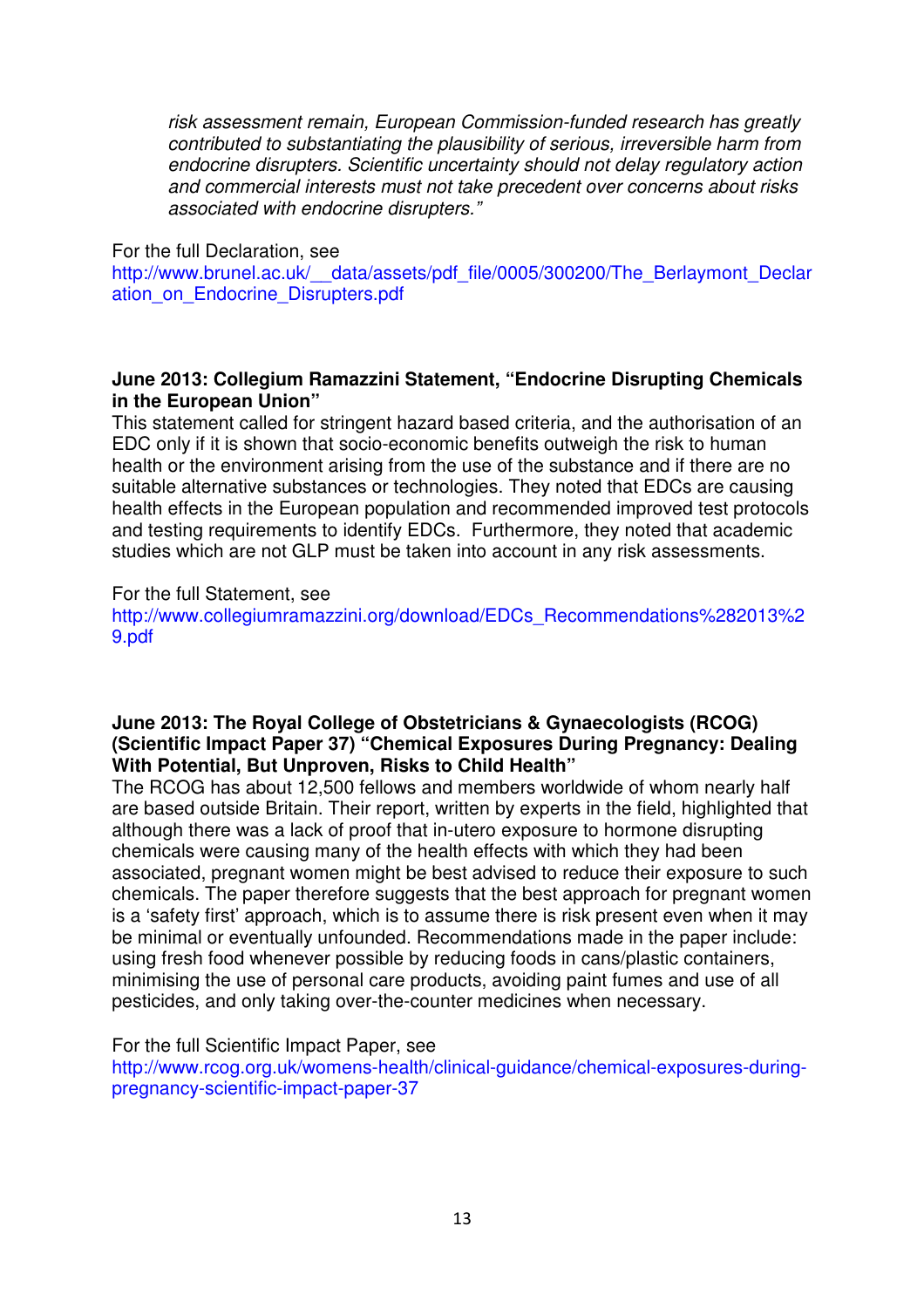#### **June 2013: Dietrich et al. consensus statement – "Scientifically Unfounded Precaution Drives European Commission's Recommendations on EDC Regulation, While Defying Common Sense, Well-Established Science and Risk Assessment Principles"**

This commentary<sup>19</sup> and open letter to Anne Glover, the chief scientific advisor to the President of the European Commission, signed by 18 editors of 'prominent' journals of pharmacology and toxicology, aimed to draw attention to the imminent decisions by the European Commission to enforce a regulatory framework for EDCs.

Dietrich et al attacked the proposed EU regulatory framework for EDCs and maintained that the "currently drafted framework is based on virtually complete ignorance of all well-established and taught principles of pharmacology and toxicology, of opinions raised by the European Commission's own competent expert authority (European Food Safety Authority (EFSA, 2013)), and of critical statements made by member countries, while avoiding asking for support from the European Commission's own scientific expert committees." This group of scientists were condemnatory of a hazard based approach (based solely on the intrinsic properties of the substance) to identifying EDCs, and vociferously argued for a risk based approach, where potency and exposure would play an important part in determining whether a substance was an EDC. Thus, they highlighted "What is even more" disturbing is that, where a scientific advisory body such as EFSA has been consulted, critical elements of this body's opinion are ignored. For example, in assessment of chemicals with endocrine activity, EFSA supported a substance specific risk assessment approach integrating exposure and adverse effects instead of developing horizontal criteria for defining whether a substance is an "endocrine disruptor". Development of horizontal lists ignores the long-standing principle that an assessment of a substance should be based on data obtained from toxicity testing on this specific substance and derived information on potency."

They went on to assert that EDCs have thresholds for adverse effects and that it would be tantamount to rewriting the rules and accepted practices of toxicology if a substance could be identified as an EDC from non-animal test methods and without it being shown to have adverse effects in an experiment on an intact organism. Moreover, these scientists attacked the Commission's proposal that "Relevance of the data to humans should be assumed in the absence of appropriate data demonstrating non-relevance" because they maintained that "as all scientists should know, it is biologically and statistically impossible to demonstrate "absence of effect" and thus "absence of relevance"".

This commentary and letter, with Daniel Dietrich as the lead author, were published in several journals including:- Alternatives to Animal Experimentation (ALTEX); Chemico Biological Interactions; Regulatory Pharmacology and Toxicology; Toxicology in Vitro and Food and Chemical Toxicology.

For the full Comment and Open Letter see http://www.altex.ch/resources/open\_letter.pdf

However, two comprehensive rebuttals (see below) were published that effectively dealt with these criticisms. These rebuttals were signed by many prestigious world class scientists working in the area of endocrine disruption, and moreover, were signed by many heavy weight editors of other journals active in the field. They are referenced below but are worth reading in full.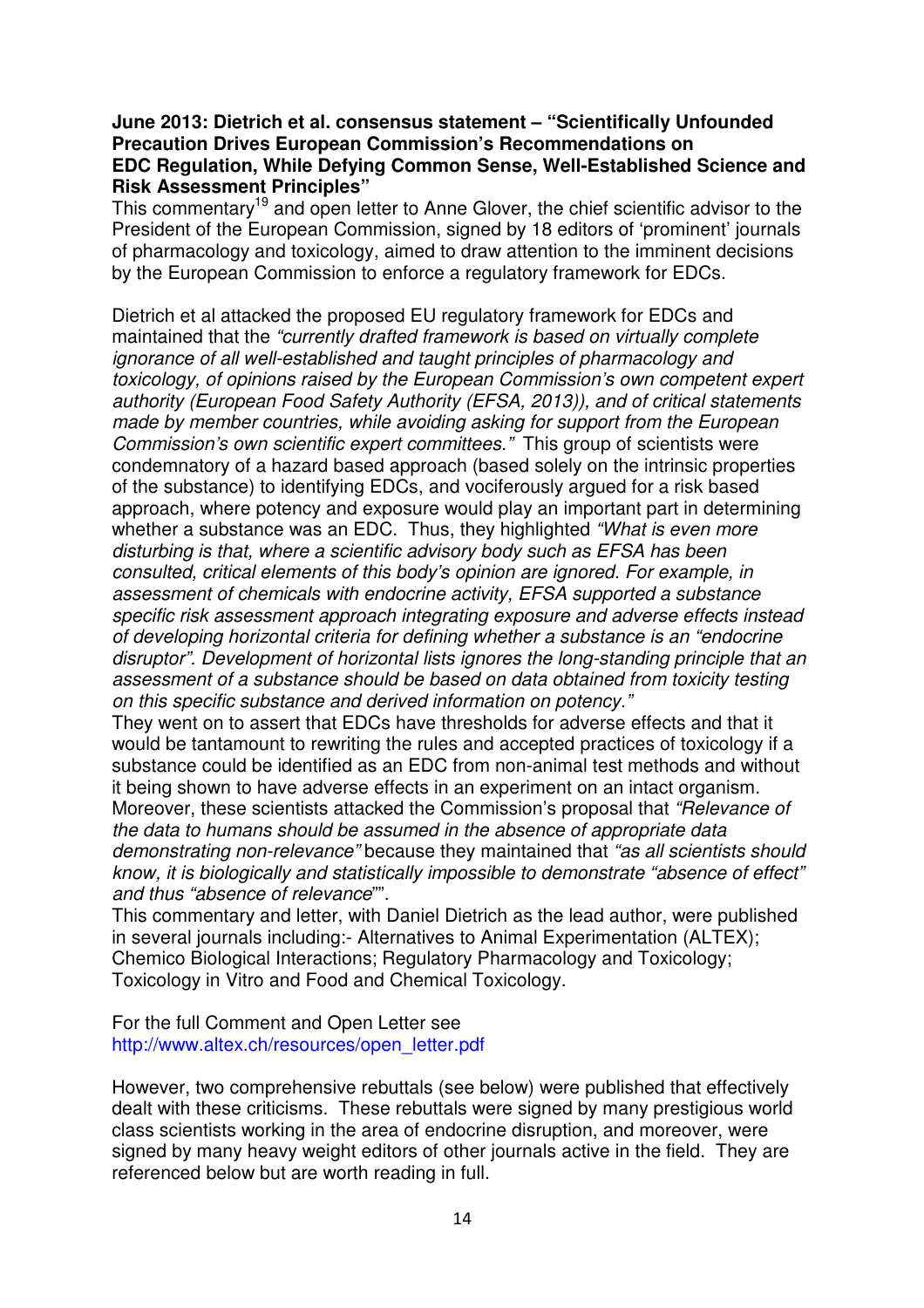#### **August 2013: Bergman et al. consensus statement – "Science and Policy on Endocrine Disrupters Must Not Be Mixed: A Reply to a 'Common Sense' Intervention by Toxicology Journal Editors"**

This rebuttal was signed by dozens of scientists, including many who had contributed to the 2013 WHO review.<sup>20</sup> It was published in Environmental Health along with an editorial commentary by Grandjean and Ozonoff. $21$  With regard to Dietrich and colleagues' criticism of the proposed wording on relevance to humans, it was noted that Dietrich et al "conflate the statistical impossibility of demonstrating the absence of effects (and thresholds) with the issue of demonstrating human relevance of toxicity data derived from testing on animals. In doing so they reveal ignorance of important risk assessment principles elaborated in an IPCS Framework document for assessing the human relevance of non-cancer endpoints. The default assumption under that framework is of human relevance, unless there is evidence of toxicodynamic or toxicokinetic differences between the animal test species and humans that shows that the effect seen in animals is not expected to occur in humans. The applicability of that default assumption was tested through a number of case studies. The alternative a priori assumption (that effects seen in animals are not relevant for humans) would be unworkable and would undermine the sense of conducting toxicological testing in animals at all."

For the full Critique by Ake Bergman et al. see http://www.ehjournal.net/content/pdf/1476-069X-12-69.pdf For the editorial by Philippe Grandjean and David Ozonoff see http://www.ehjournal.net/content/pdf/1476-069X-12-70.pdf

### **September 2013. Gore et al consensus statement - "Policy Decisions on Endocrine Disruptors Should be Based on Science Across Disciplines: A Response to Dietrich et al"**

This rebuttal to Dietrich et al was signed by many scientists and editors of leading peer-reviewed journals with a track record of publishing important contributions in the study of EDCs.<sup>22</sup> It was signed by 18 editors in chief and 24 associate and senior editors of endocrine, neuroendocrine, and environmental journals. They noted that like hormones, EDCs are active at very low doses and can induce a range of adverse health outcomes, many of which are not examined in traditional toxicology assays. They also stressed that EDCs pose a global health threat. These scientists were particularly concerned that the recent editorial (Dietrich et al.2013) which was signed by a number of editors of other toxicology journals, argued for the status quo in the regulation of EDCs, despite the large volume of evidence indicating that current regulations are ineffective in protecting human health. In contradiction of the arguments put forward by Dietrich, Gore and colleagues highlighted that in their view a regulatory approach which includes an assumption of no thresholds for EDCs is supported by the science. Gore et al underlined that when public health is at stake, policies "should be based on scientific evidence obtained from the world's leading researchers, and should derive from a more evolved, modern understanding of science rather than on older, outdated concepts and data taught in classrooms 20 or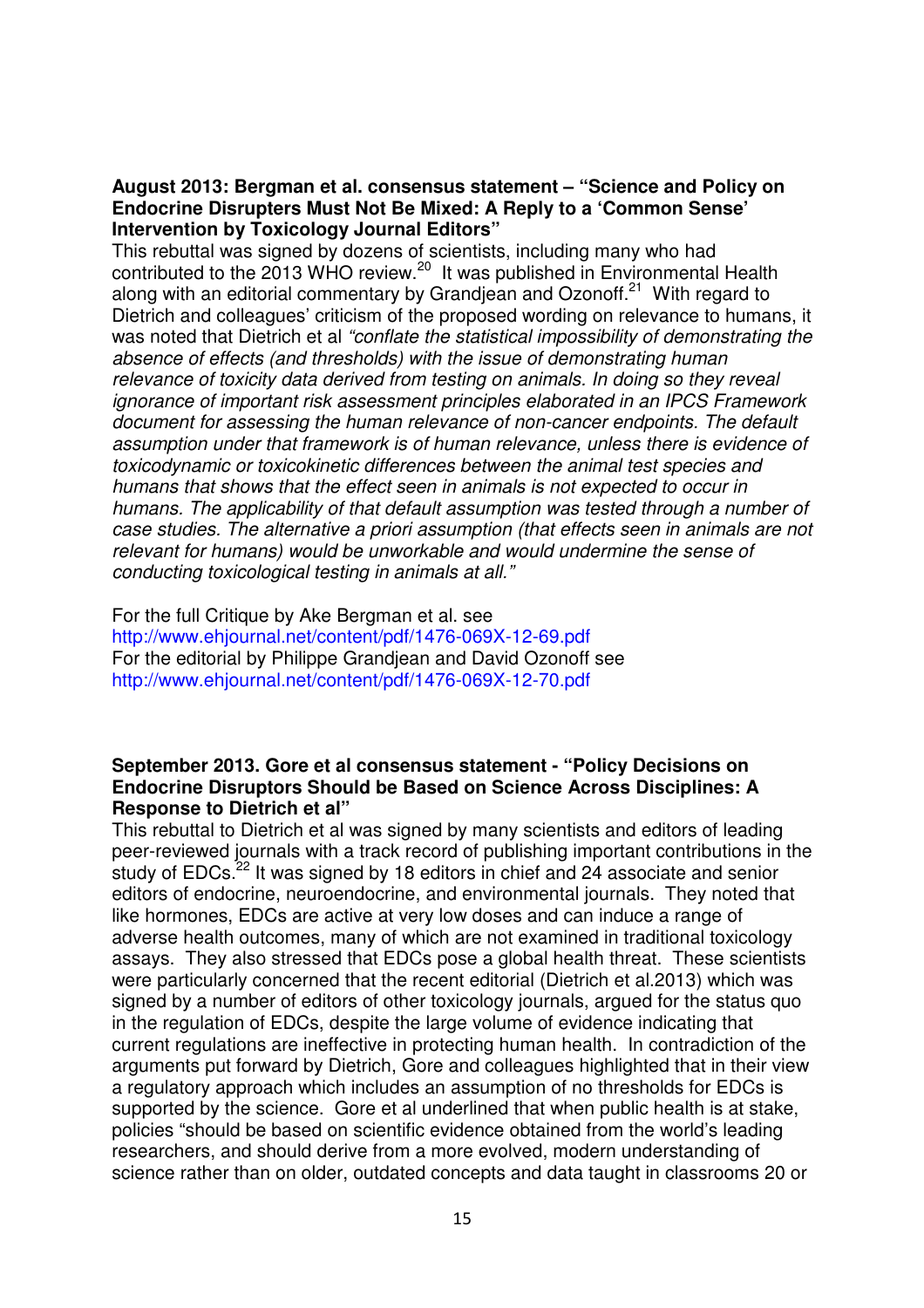more years ago." They concluded that the attacks in Dietrich et al. do nothing to advance science or protect public health – and furthermore noted that the Bergman et al and the Grandjean and Ozonoff editorials support their viewpoint.

For the editorial by Professor Gore and other journal editors, see http://endo.endojournals.org/content/early/2013/09/18/en.2013-1854.short?rss=1

In a separate editorial, written just by Professor Gore by herself, as the editor in chief of the journal Endocrinology,<sup>23</sup> it was noted that "while the science behind EDC health effects is unequivocal, there continues to be unrelenting pressure from individuals and corporations with stakes in the status quo to keep doubt alive." She noted that this production of uncertainty had also in the past been the strategy of individuals and corporations seeking to de-fang regulatory policy worldwide.

For the editorial by Professor Gore entitled "The International Scientific Community Speaks on Endocrine-Disrupting Chemicals" see http://endo.endojournals.org/content/early/2013/09/18/en.2013-1853.short?rss=1

#### **Conflicts of interest**

It is also pertinent to note that 17 of the 18 scientists (including Daniel Dietrich) who wrote the original June 2013 criticism of the Commission entitled "Scientifically Unfounded Precaution Drives European Commission's Recommendations on EDC Regulation, While Defying Common Sense, Well-Established Science and Risk Assessment Principles" were subsequently found to have undeclared conflicts of interest. This investigative research outlining how these scientists, who were so critical of the Commission's proposals to regulate EDCs, had ties to industry was undertaken by Stéphane Horel and Brian Bienkowski and published on Environmental Health News. It is also interesting to note that previously when asked about potential conflicts of interest by reporters at Chemical Watch, Professor Dietrich had erroneously replied that "there is no conflict of interest." (25<sup>th</sup> July 2013)

For the full article by Stéphane Horel and Brian Bienkowski see: http://www.environmentalhealthnews.org/ehs/news/2013/eu-conflict

#### **Intervention by Anne Glover, chief scientific advisor to EU President Barroso**

In order to try to resolve the important differences of opinion between the Dietrich et al scientists (with industry connections) and the other independent scientists in Bergman's group, Anne Glover invited them for a meeting on 24<sup>th</sup> October 2013. The minutes and some agreed conclusions of this meeting are now publicly available on her web site shown below. These documents show that Dekant and colleagues from the Dietrich camp have had to back down from their earlier published position that "the weight of scientific evidence…clearly demonstrates the presence of a threshold for non-genotoxic compounds including EDCs" as they have now agreed that "it is possible that thresholds do not exist; the reason of the uncertainty is the limitation of the experimental constraints and the understanding of the biology." http://ec.europa.eu/commission\_2010-2014/president/chief-scientificadviser/documents/minutes\_endocrine\_disruptors\_meeting\_241013\_final.pdf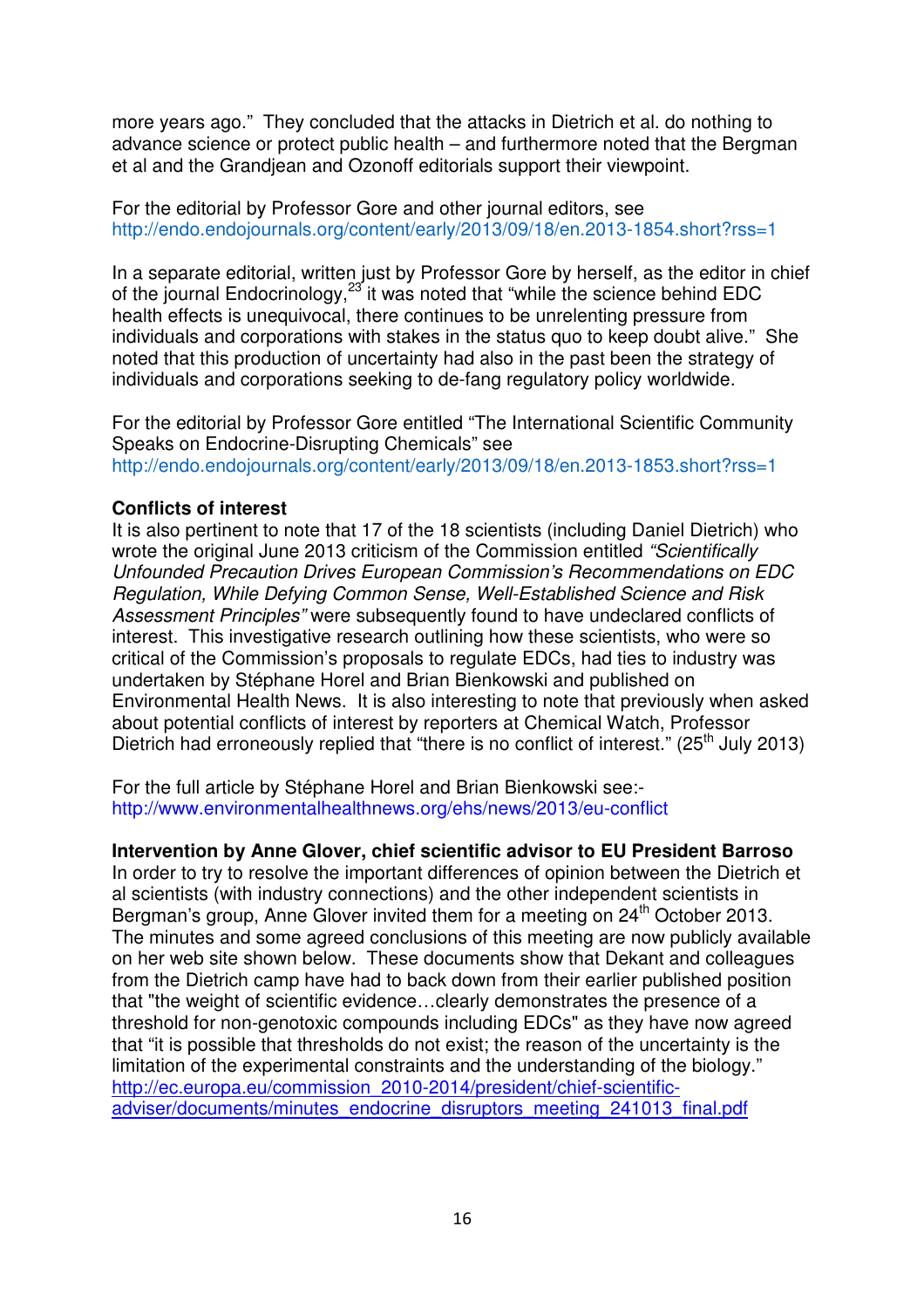#### **September 2013: The American College of Obstetricians and Gynecologists Committee Opinion on "Exposure to toxic environmental agents"**

This was a committee opinion from the American College of Obstetricians and Gynecologists Committee on Health Care for Underserved Women, the American Society for Reproductive Medicine Practice Committee and the University of California, San Francisco Program on Reproductive Health and the Environment. It noted that "the evidence that links exposure to toxic environmental agents and adverse reproductive and developmental health outcomes is sufficiently robust. It called for timely action to identify and reduce exposure to toxic environmental agents while addressing the consequences of such exposure. Furthermore, it particularly referred to endocrine disrupting chemicals stating that "a group of chemicals called endocrine disrupting chemicals has been shown to interfere with the role of certain hormones, homeostasis, and developmental processes."

For the full report, see

http://www.acog.org/~/media/Committee%20Opinions/Committee%20on%20Health %20Care%20for%20Underserved%20Women/co575.pdf?dmc=1&ts=20130926T082 8386306

Gwynne Lyons Gwynne.lyons@chemtrust.org.uk

### **REFERENCES**

 $\overline{a}$ 

 $^3$  Holladay, S. D., and M. Luster. Chemically-Induced Alterations in the Developing Immune System: The Wildlife/Human Connection. Environmental Health Perspectives 104 (Supplement 4): 809- 814. 1996.

<sup>4</sup> Rolland RM, Gilbertson M and Peterson RE (editors). 1997. Chemically induced alterations in functional development and reproduction of fishes. Proceedings from a session at the 1995 Wingspread Conference. ISBN. 1-880611-19-8. SETAC Press, USA.

 $1$  Colborn T & Clements C. 1992. Chemically-induced alterations in sexual and functional development: the wildlife/human connection. Princeton Scientific Pub. Co., Princeton, N.J. (USA) http://www.endocrinedisruption.com/files/wingspread\_consensus\_statement.pdf

<sup>&</sup>lt;sup>2</sup> Bantle J, Bowerman WW IV, Carey C, Colborn T, Deguise S, Dodson S, Facemire CF, Fox G, Fry M, Gilbertson M, Grasman K, Gross T, Guillette L Jr., Henny C, Henshel DS, Hose JE, Klein PA, Kubiak TJ, Lahvis G, Palmer B, Peterson C, Ramsay M, White D (May 1995). "Statement from the Work Session on Environmentally induced Alterations in Development: A Focus on Wildlife". Environ. Health Perspect. 103 (Suppl 4): 3–5. doi:10.2307/3432404.

<sup>&</sup>lt;sup>5</sup> Alleva E, Brock J, Brouwer A, Colborn T, Fossi MC, Gray E, Guillette L, Hauser P, Leatherland J, MacLusky N, Mutti A, Palanza P, Parmigiani S, Porterfield, Santi R, Stein SA, vom Saal F (1998). "Statement from the work session on environmental endocrine-disrupting chemicals: neural, endocrine, and behavioral effects". Toxicol Ind Health 14 (1–2): 1–8.

<sup>&</sup>lt;sup>6</sup> Colborn, Theo; Dumanoski, Dianne; Myers, John Peterson (1996). Our Stolen Future: Are We Threatening Our Fertility, Intelligence, and Survival? A Scientific Detective Story. Dutton. ISBN 0-525-93982-2.

 $<sup>7</sup>$  Committee on Hormonally Active Agents in the Environment, US National Research Council. 1999.</sup>

Hormonally Active Agents in the Environment, National Acadamies Press. ISBN 978-0-309-06419-4

 $^8$  The Royal Society. 2000. Endocrine Disrupting Chemicals (EDCs). Document 06/00.

 $^9$  National Toxicology Program. 2001. Report of the Endocrine Disruptors Low-Dose Peer Review. Sponsored by the US EPA and the NIEHS.